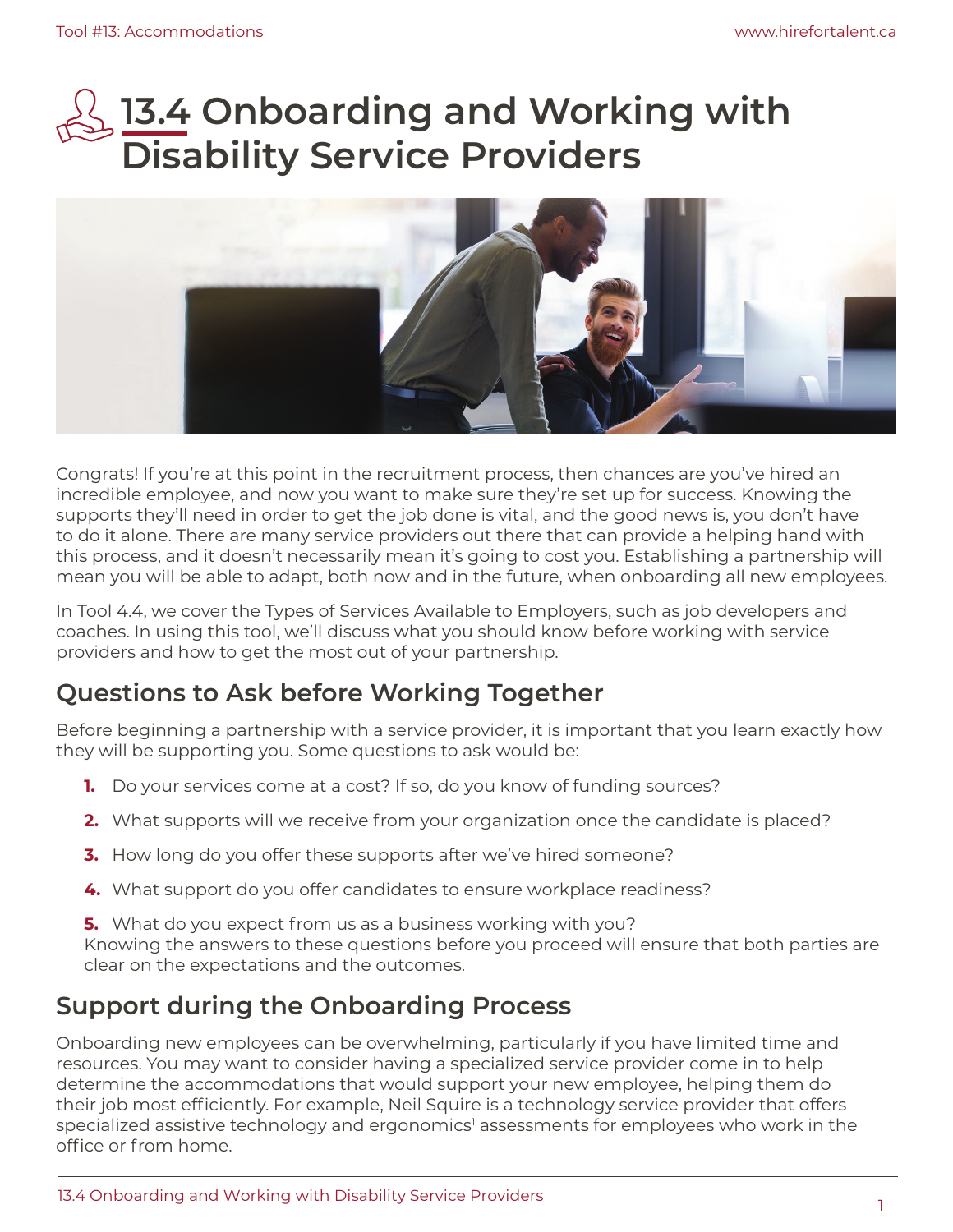Some services include:

- Assistive technology assessments
- Ergonomics assessments
- Worksite accommodations recommendations
- Home evaluations
- Assistive technology training
- One-handed keyboarding training
- Personalized computer training
- Educational workshops
- Technical support for assistive technology

They offer many of these services across the country, including BC, Saskatchewan, New Brunswick and Ontario and although some come at a cost, they work with you to determine which accommodations make the most sense based on your needs, budget, and the funding that may be available.

If these types of services aren't available in your region or don't apply to the type of employment you offer, be sure to check with your local employment services or small business centre<sup>3</sup> for recommendations on providers related to your industry.

# **Funding Options**

Funding for services varies both federally and provincially; however, with the enactment of the Accessible Canada Act in 2019 2, more funding options have become available as accessibility has been made a priority. Grant programs are available throughout the country at certain times of the year. Visit our Programs and Funding page to find resources in your region.

# **Open and Clear Communication**

Throughout the onboarding process, maintain open and clear communication with the disability service provider and your employee to make sure that everyone's needs are being met. Every employee is going to be the expert of their own needs and abilities, so remember that the best thing that you can do is ask them if there are any supports they've used in previous jobs or ones they feel now would help them in being successful in their new role. This may not be something they can answer when they first start, so you may want to check back every  $3 - 6$  months to see if their needs have changed.

#### *Sources:*

*1 Neil Squire. Specialized Assistive Technology and Ergonomics. Retrieved from [https://www.neilsquire.ca/business-programs-services/solutions/](https://www.neilsquire.ca/business-programs-services/solutions)* 

*2 Government of Canada. (2020, November 20). Summary of the Accessible Canada Act. Retrieved from <https://www.canada.ca/en/employment-social-development/programs/accessible-people-disabilities/act-summary.html>* 

*3 Small Business BC. Workplace Accessibility Grant. Retrieved from <https://smallbusinessbc.ca/accessibility-resources>*